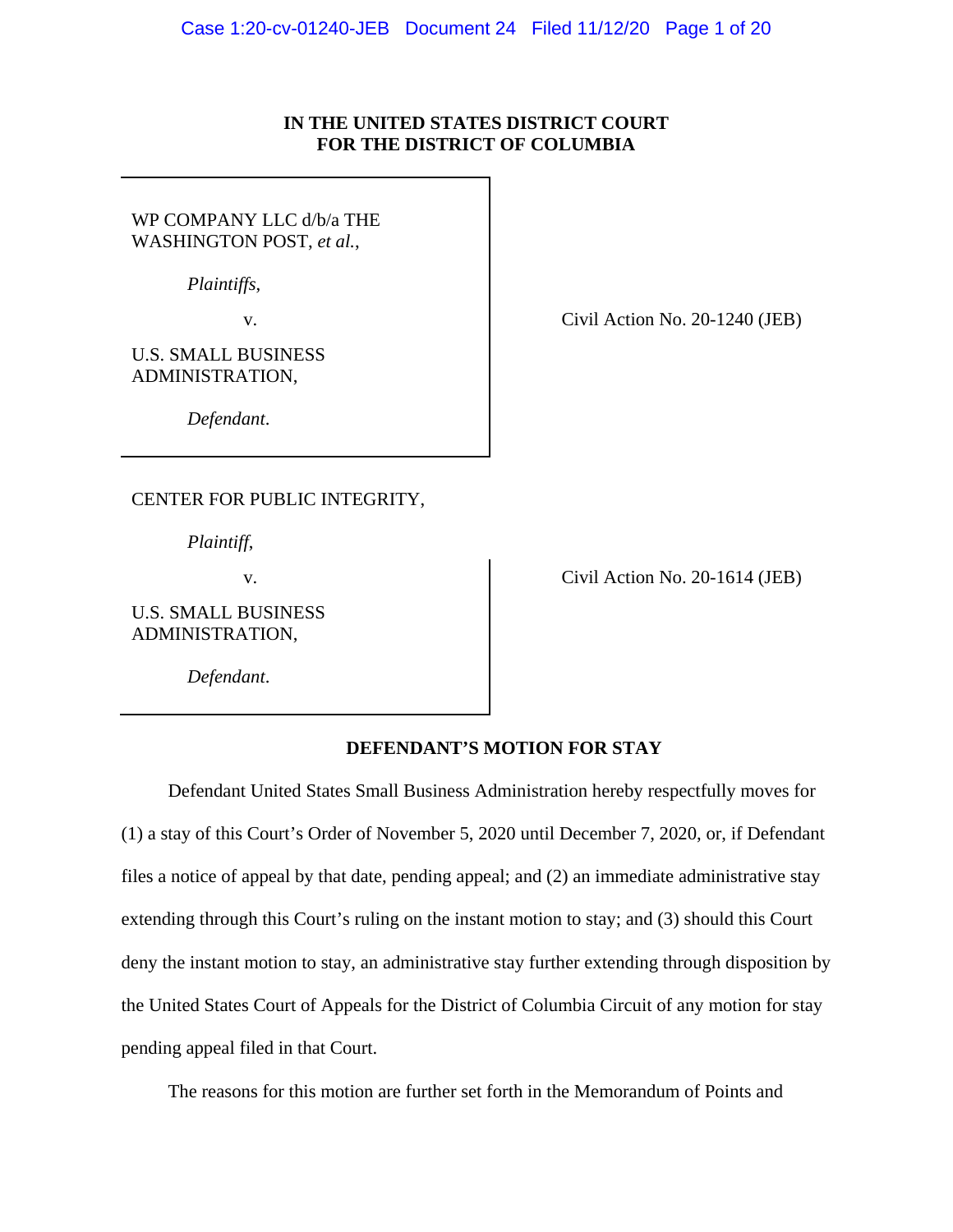Authorities in support, filed herewith.

A proposed order regarding the motion for stay is filed herewith.

Under Local Civil Rule 7(m), counsel for SBA conferred with Counsel for Plaintiffs in

Case No. 20-1240, and in Case No. 20-1614, before filing this motion. Counsel for Plaintiffs

stated that Plaintiffs oppose the requested relief.

Dated: November 12, 2020 Respectfully submitted,

JEFFREY BOSSERT CLARK Acting Assistant Attorney General

ELIZABETH J. SHAPIRO Deputy Branch Director

*/s/ Indraneel Sur* INDRANEEL SUR JAMES BICKFORD Trial Attorneys

Federal Programs Branch, Civil Division United States Department of Justice P.O. Box 883 Washington, D.C. 20044 Telephone:  $(202)$  616-8448<br>E-mail: Indraneel.Sur@ Indraneel.Sur@usdoj.gov

*Counsel for Defendant* 

# -2-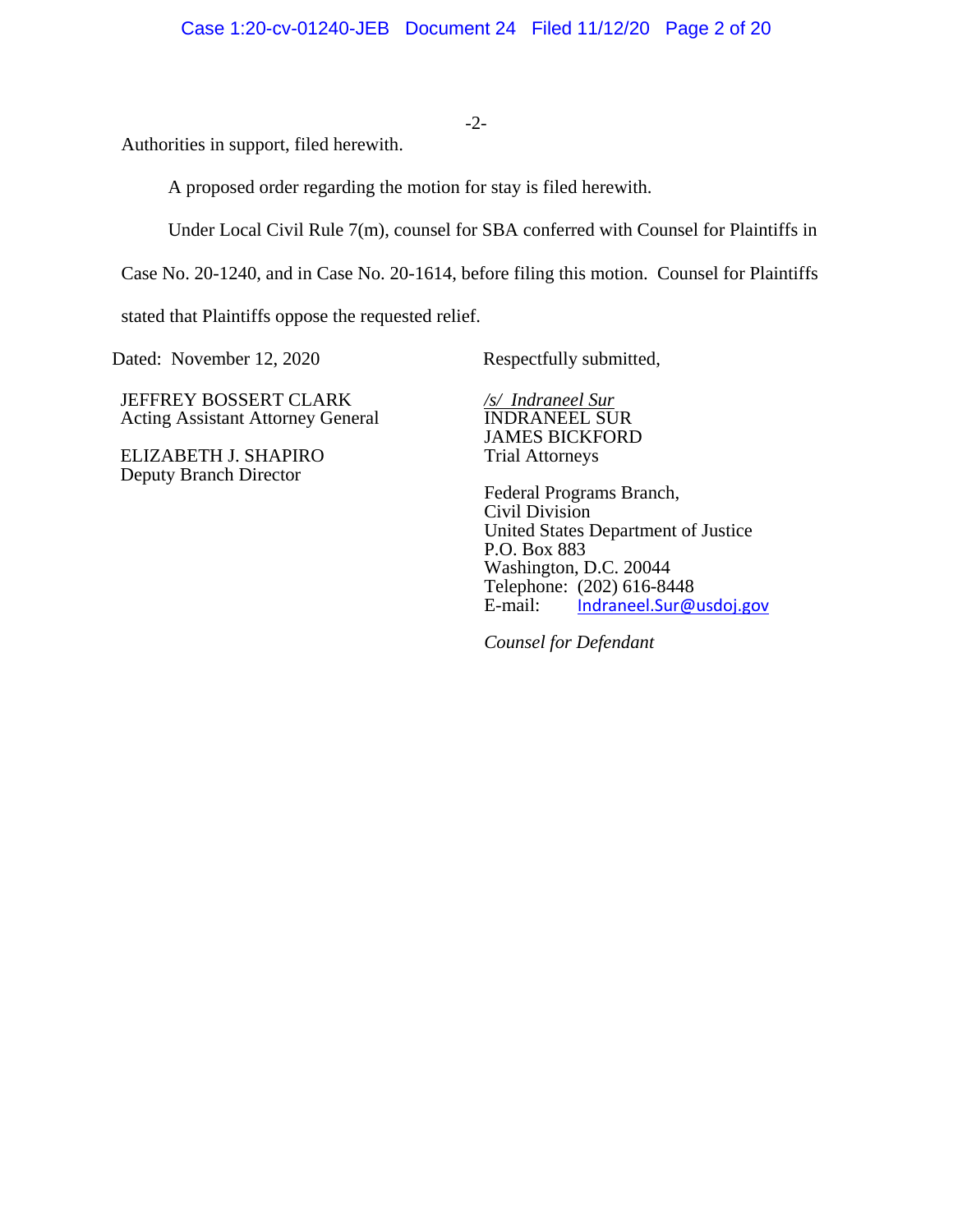#### **IN THE UNITED STATES DISTRICT COURT FOR THE DISTRICT OF COLUMBIA**

WP COMPANY LLC d/b/a THE WASHINGTON POST, *et al.*,

*Plaintiffs*,

U.S. SMALL BUSINESS ADMINISTRATION,

v. Civil Action No. 20-1240 (JEB)

*Defendant*.

CENTER FOR PUBLIC INTEGRITY,

*Plaintiff*,

U.S. SMALL BUSINESS ADMINISTRATION,

*Defendant*.

v. Civil Action No. 20-1614 (JEB)

# **MEMORANDUM OF POINTS AND AUTHORITIES IN SUPPORT OF DEFENDANT'S MOTION FOR STAY AND FOR IMMEDIATE ADMINISTRATIVE STAY**

Dated: November 12, 2020

JEFFREY BOSSERT CLARK Acting Assistant Attorney General

ELIZABETH J. SHAPIRO Deputy Branch Director

INDRANEEL SUR JAMES BICKFORD Trial Attorneys

Federal Programs Branch, Civil Division United States Department of Justice P.O. Box 883 Washington, D.C. 20044 Telephone: (202) 616-8448<br>E-mail: Indraneel.Sur@ Indraneel.Sur@usdoj.gov

*Counsel for Defendant*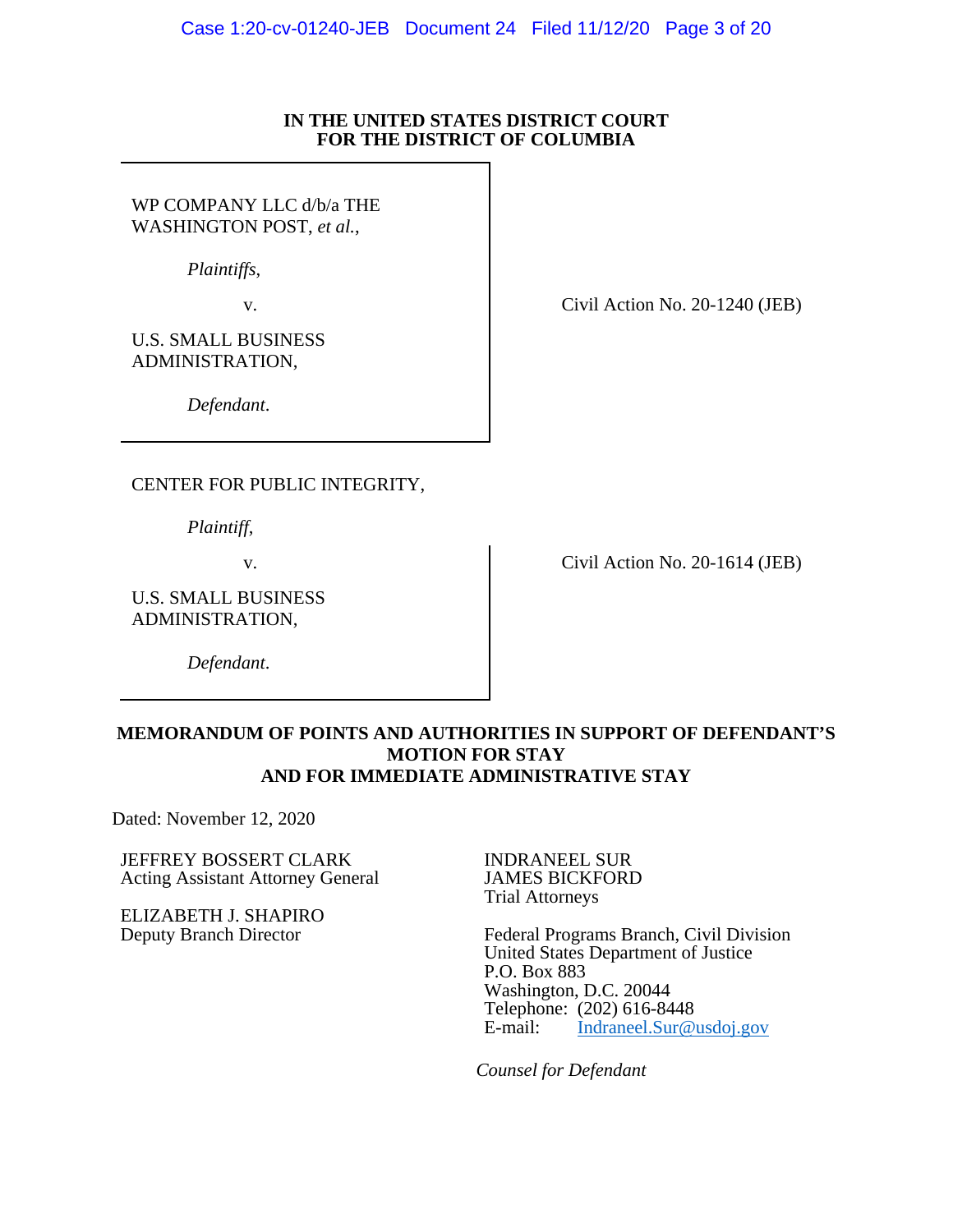# **TABLE OF CONTENTS**

| I.  |           |                                                                    |  |  |
|-----|-----------|--------------------------------------------------------------------|--|--|
| II. |           |                                                                    |  |  |
| Ш.  |           |                                                                    |  |  |
| IV. |           |                                                                    |  |  |
|     | A.        | SBA's Exemption 4 Contention presents a Serious Legal Question for |  |  |
|     | <b>B.</b> | SBA's Exemption 6 Contention presents a Serious Legal Question for |  |  |
|     |           |                                                                    |  |  |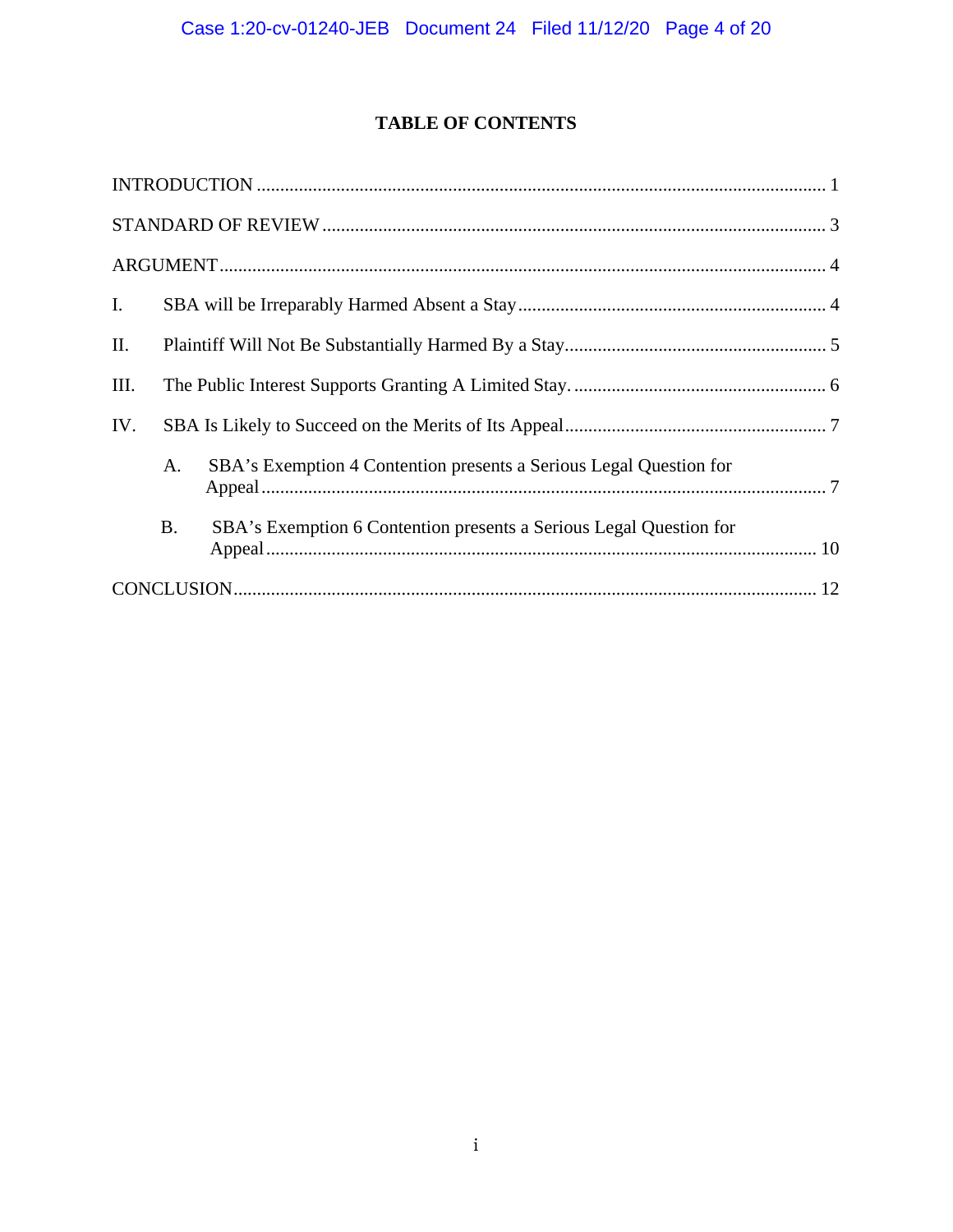# **TABLE OF AUTHORITIES**

# **Cases**

| Al-Anazi v. Bush,                                                                       |
|-----------------------------------------------------------------------------------------|
| Comm. On the Judiciary U.S. House of Reps. v. Miers,                                    |
| Consumers' Checkbook Ctr. For the Study of Servs. v. Dep't of Health &<br>Human Servs., |
| Ctr. for Int'l Envt'l Law v. Office of U.S. Trade, Rep.,                                |
| Ctr. for Nat'l Sec. Studies v. U.S. Dep't of Justice,                                   |
| Cuomo v. U.S. Nuclear Regulatory Comm'n,                                                |
| Dep't of Justice v. Reporters Comm. for Freedom of the Press,                           |
| Dunlap v. Presidential Advisory Comm'n on Election Integrity,                           |
| Food Marketing Institute v. Argus Leader Media,                                         |
| In re Sealed Case (Medical Records),                                                    |
| Irons v. FBI,                                                                           |
| John Doe Agency, et al. v. John Doe Corp.,                                              |
| Judicial Watch, Inc. v. Dep't of Justice,                                               |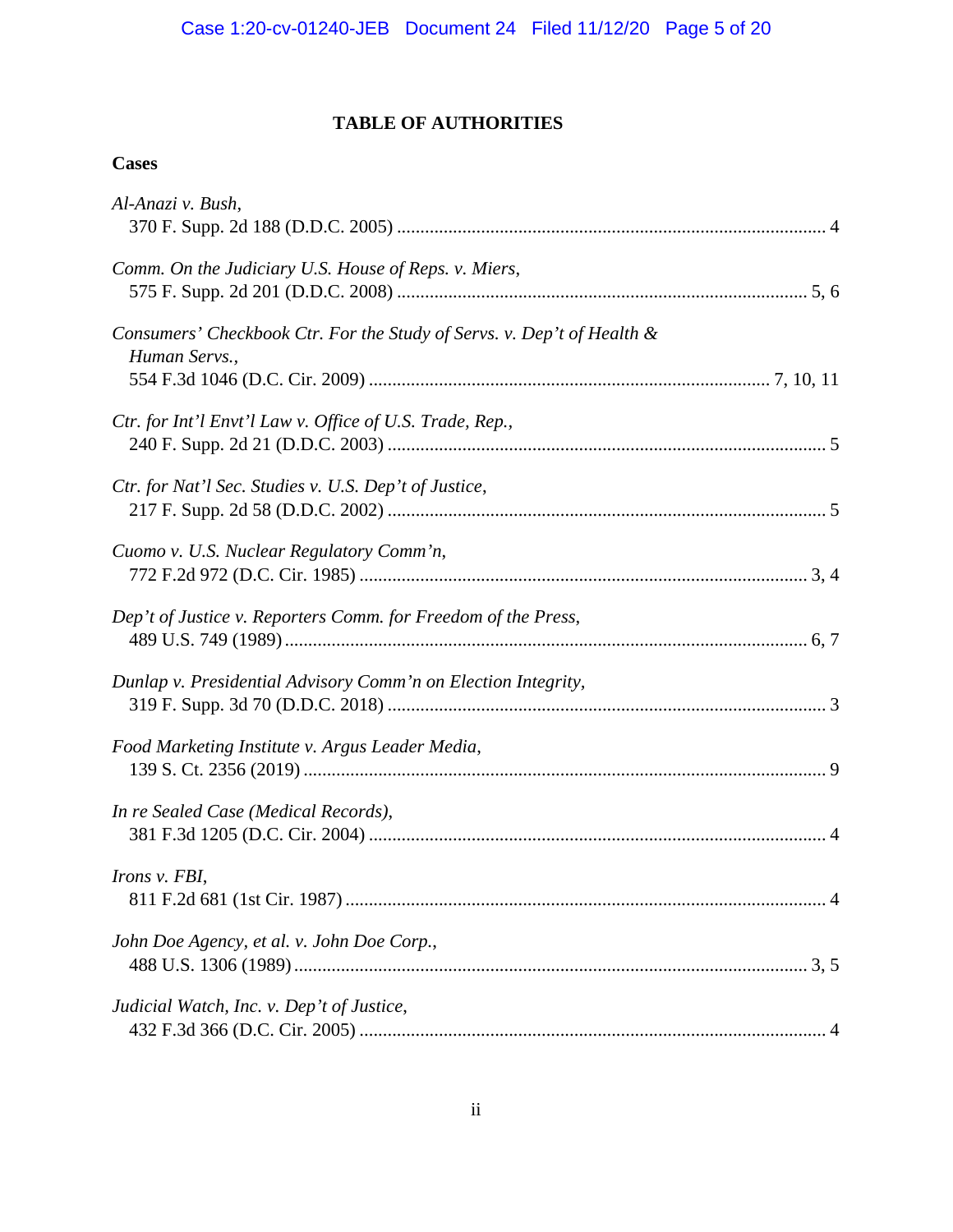# Case 1:20-cv-01240-JEB Document 24 Filed 11/12/20 Page 6 of 20

| Light v. Dep't of Justice,                                    |
|---------------------------------------------------------------|
| Maydak v. U.S. Dep't of Justice,                              |
| Military Audit Project v. Casey,                              |
| Mobley v. CIA,                                                |
| Nat'l Ass'n of Retired Fed. Emps. v. Horner,                  |
| People for the Am. Way Found. v. U.S. Dep't of Educ.,         |
| Population Inst. v. McPherson,                                |
| Providence Journal Co. v. FBI,                                |
| Quiñón v. FBI,                                                |
| Shapiro v. U.S. Dep't of Justice,                             |
| U.S. Dep't of Def. Dep't of Military Affairs v. FLRA,         |
| U.S. Dep't of Justice v. Landano,                             |
| United States v. Bookhardt,                                   |
| United States v. Philip Morris Inc.,                          |
| Washington Metro. Area Transit Comm'n v. Holiday Tours, Inc., |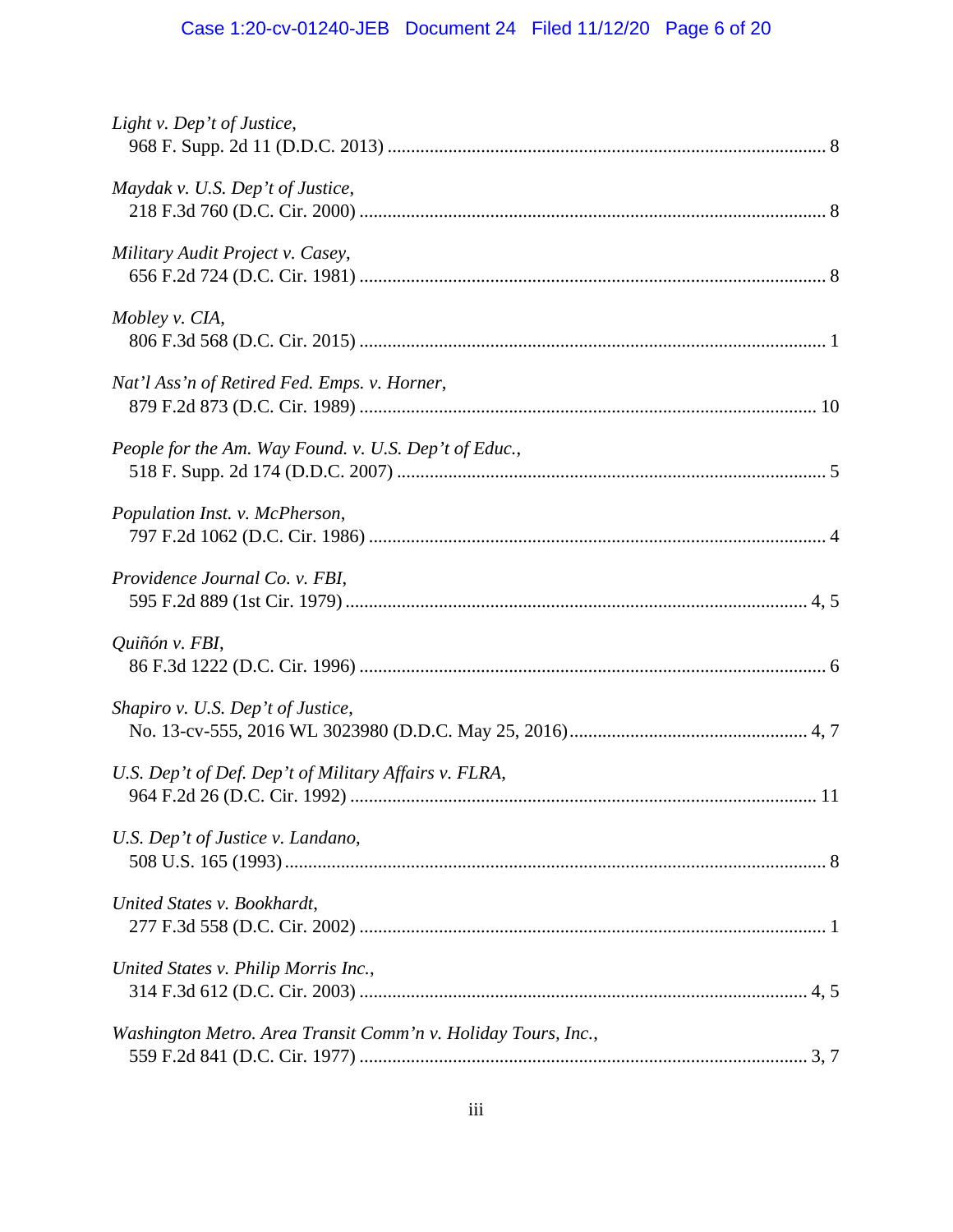# Case 1:20-cv-01240-JEB Document 24 Filed 11/12/20 Page 7 of 20

| Wolf v. CIA,    |  |
|-----------------|--|
| <b>Statutes</b> |  |
|                 |  |
|                 |  |
| <b>Rules</b>    |  |
|                 |  |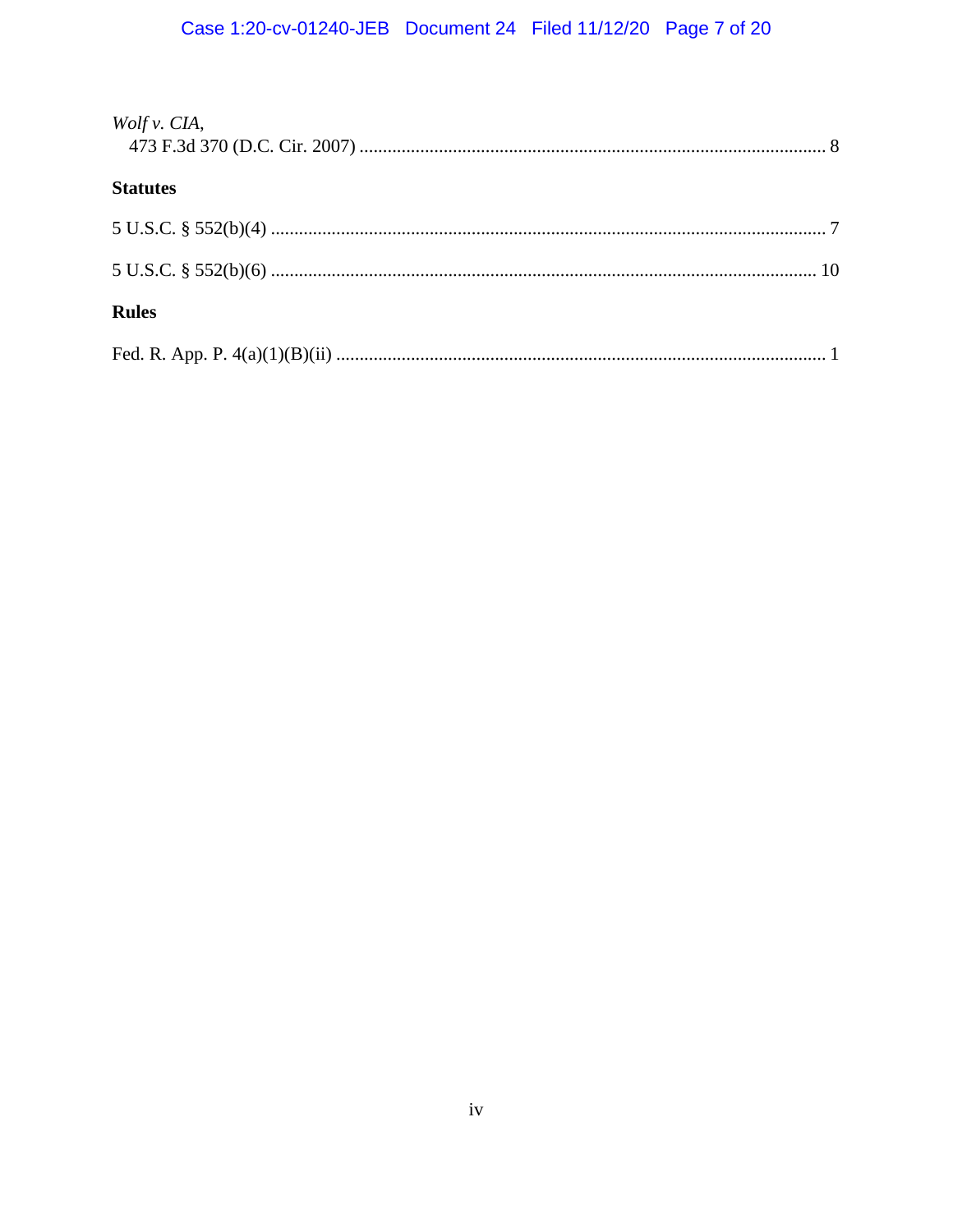#### **INTRODUCTION**

The U.S. Small Business Administration (SBA) is considering whether to appeal from this Court's Order of November 5, 2020, in which the Court directed SBA under the Freedom of Information Act ("FOIA") to "release the names, addresses, and precise loan amounts of all individuals and entities that obtained COVID-related loans pursuant to the [PPP] and [EIDL] by November 19, 2020[.]" November 5 Order ¶ 5, ECF No. 22. To preserve SBA's right to appeal, and to avoid irreparable harm to SBA and to privacy and business confidentiality interests of the millions of individuals and businesses nationwide who obtained assistance through the PPP and EIDL in response to the pandemic, SBA respectfully requests that the November 5 Order be stayed until Monday, December 7, 2020, or, if SBA files a notice of appeal by that date, pending appeal. Such relief would provide the Acting Solicitor General of the United States additional time to consider whether to authorize an appeal. "[A]ny appeal of a decision adverse to the government must be approved by the Solicitor General[.]" *United States v. Bookhardt*, 277 F.3d 558, 563 n.6 (D.C. Cir. 2002). Correspondingly, where, as here, "one of the parties" in a civil case "is a United States agency, a notice of appeal must be filed within 60 days after entry of the judgment or order appealed." *Mobley v. CIA*, 806 F.3d 568, 576 (D.C. Cir. 2015) (citing Fed. R. App. P.  $4(a)(1)(B)(ii)$ . The government would thus ordinarily have until January 5, 2021 to determine whether to appeal.

SBA meets all the traditional requirements for the requested stay, which would maintain the status quo. At the outset, disclosure on the November 19, 2020 compliance date, before SBA has even had opportunity to finish deliberating on whether to appeal, would moot any such appeal. That is, SBA, and the many individual borrowers and businesses across the nation whose interests the agency legitimately seeks to protect against unwarranted intrusion in this case, will be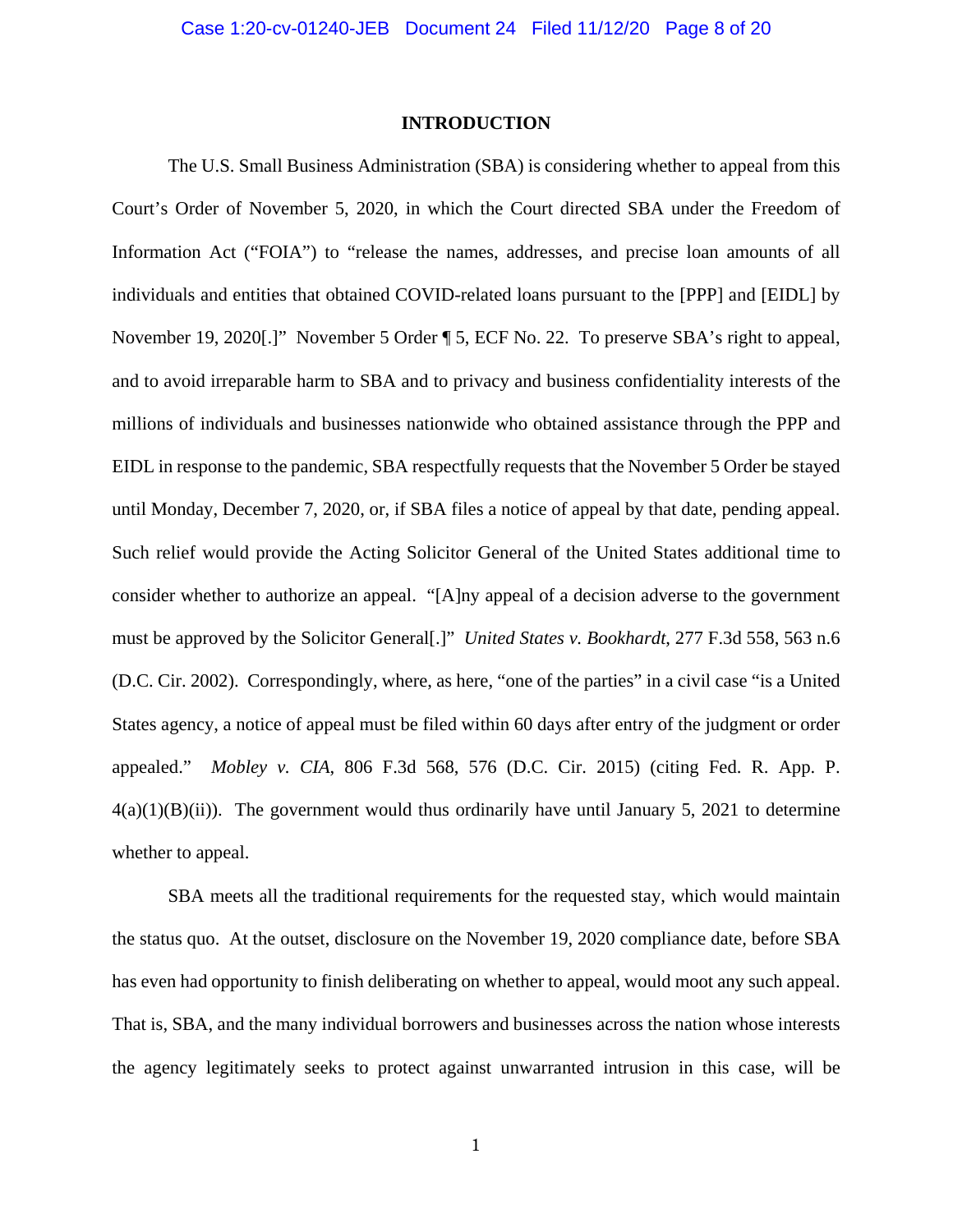#### Case 1:20-cv-01240-JEB Document 24 Filed 11/12/20 Page 9 of 20

*irreparably* harmed if the information withheld is released pending appeal. Once the information is disclosed, it cannot be recalled, and the confidentiality of the PPP and EIDL information in dispute would be lost for all time. Furthermore, Plaintiffs would not be substantially injured by a stay. The PPP currently stands closed to new applications, making the data about PPP borrowers a question of historical interest that can be amply examined once an appeal is decided. A stay will also serve the public interest, which must include the privacy interests of the millions of ordinary individuals and businesses that obtained PPP and EIDL assistance in the midst of the pandemic.

Moreover, SBA is likely to succeed on the merits of its appeal. At a minimum, SBA's arguments raise serious legal questions for appeal, which is all that is required where, as here, the balance of harms strongly favors a stay. There is a serious legal question, for example, about the correct Exemption 6 balance in this case between borrower privacy and the perceived need for enhanced public disclosure, and there would be fair ground for the SBA to contend that the D.C. Circuit should draw that balance differently from this Court. There are likewise serious questions with respect to disclosure under Exemption 4.

Under Local Civil Rule 7(m), counsel for SBA conferred with Counsel for Plaintiffs in Case No. 20-1240, and in Case No. 20-1614, before filing this motion. Counsel for Plaintiffs in both cases stated that Plaintiffs oppose the requested relief.

SBA accordingly requests that the Court stay its November 5 Order until Monday, December 7, 2020 or, if SBA files a notice of appeal by that date, pending appeal. SBA further requests that the Court enter an immediate administrative stay extending through this Court's ruling on the instant motion to stay and, should this Court deny the motion, further extending through the D.C. Circuit's ruling on a motion for stay filed in that Court.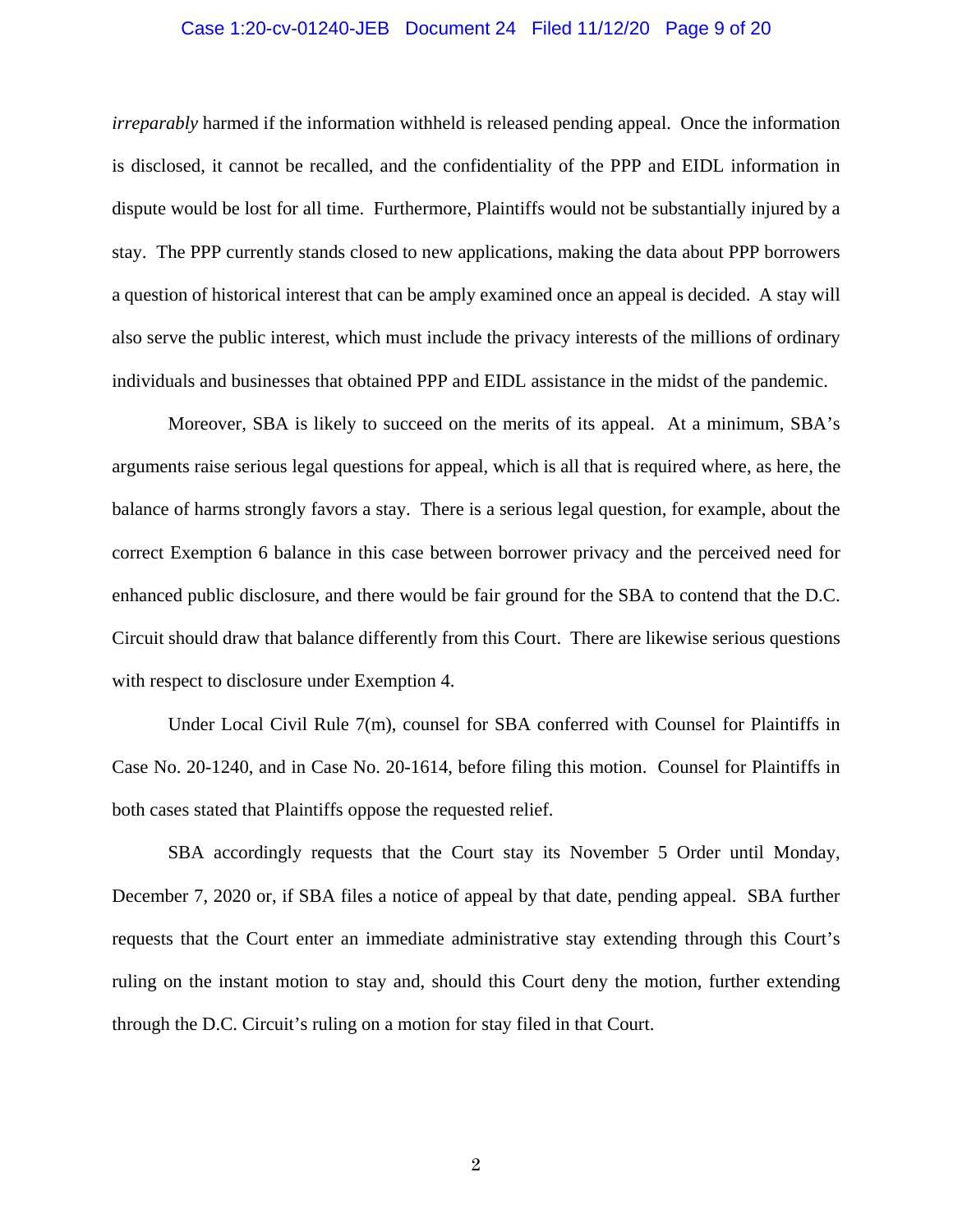#### **STANDARD OF REVIEW**

"An order maintaining the status quo is appropriate when a serious legal question is presented, when little if any harm will befall other interested persons or the public and when denial of the order would inflict irreparable injury on the movant." *Washington Metro. Area Transit Comm'n v. Holiday Tours, Inc.*, 559 F.2d 841, 844 (D.C. Cir. 1977). Accordingly, a party seeking a stay pending appeal must show that four factors weigh in favor of a stay: "(1) the likelihood that the party seeking the stay will prevail on the merits of the appeal; (2) the likelihood that the moving party will be irreparably harmed absent a stay; (3) the prospect that others will be harmed if the court grants the stay; and (4) the public interest in granting the stay." *Cuomo v. U.S. Nuclear Regulatory Comm'n*, 772 F.2d 972, 974 (D.C. Cir. 1985) (*per curiam*); *see, e.g.*, *John Doe Agency, et al. v. John Doe Corp.*, 488 U.S. 1306, 1308-09 (1989) (Marshall, J., in chambers) (staying FOIA disclosure order of lower court pending disposition of cert petition where, *inter alia*, "fact that disclosure would moot that part of the [challenged] decision requiring disclosure of the *Vaughn* index would also create an irreparable injury").

"A party does not necessarily have to make a strong showing with respect to the first factor (likelihood of success on the merits) if a strong showing is made as to the second factor (likelihood of irreparable harm)." *Dunlap v. Presidential Advisory Comm'n on Election Integrity* ("*Dunlap II*"), 319 F. Supp. 3d 70, 83 (D.D.C. 2018) (citing *Cuomo*, 772 F.2d at 974). Furthermore, "courts often recast the likelihood of success factor as requiring only that the movant demonstrate a serious legal question on appeal where the balance of harms strongly favors a stay." *Al-Anazi v. Bush*, 370 F. Supp. 2d 188, 193 n.5 (D.D.C. 2005) (citations omitted); *see Population Inst. v. McPherson*, 797 F.2d 1062, 1078 (D.C. Cir. 1986); *see also Shapiro v. U.S. Dep't of Justice*, No. 13-cv-555, 2016 WL 3023980, at \*7-8 (D.D.C. May 25,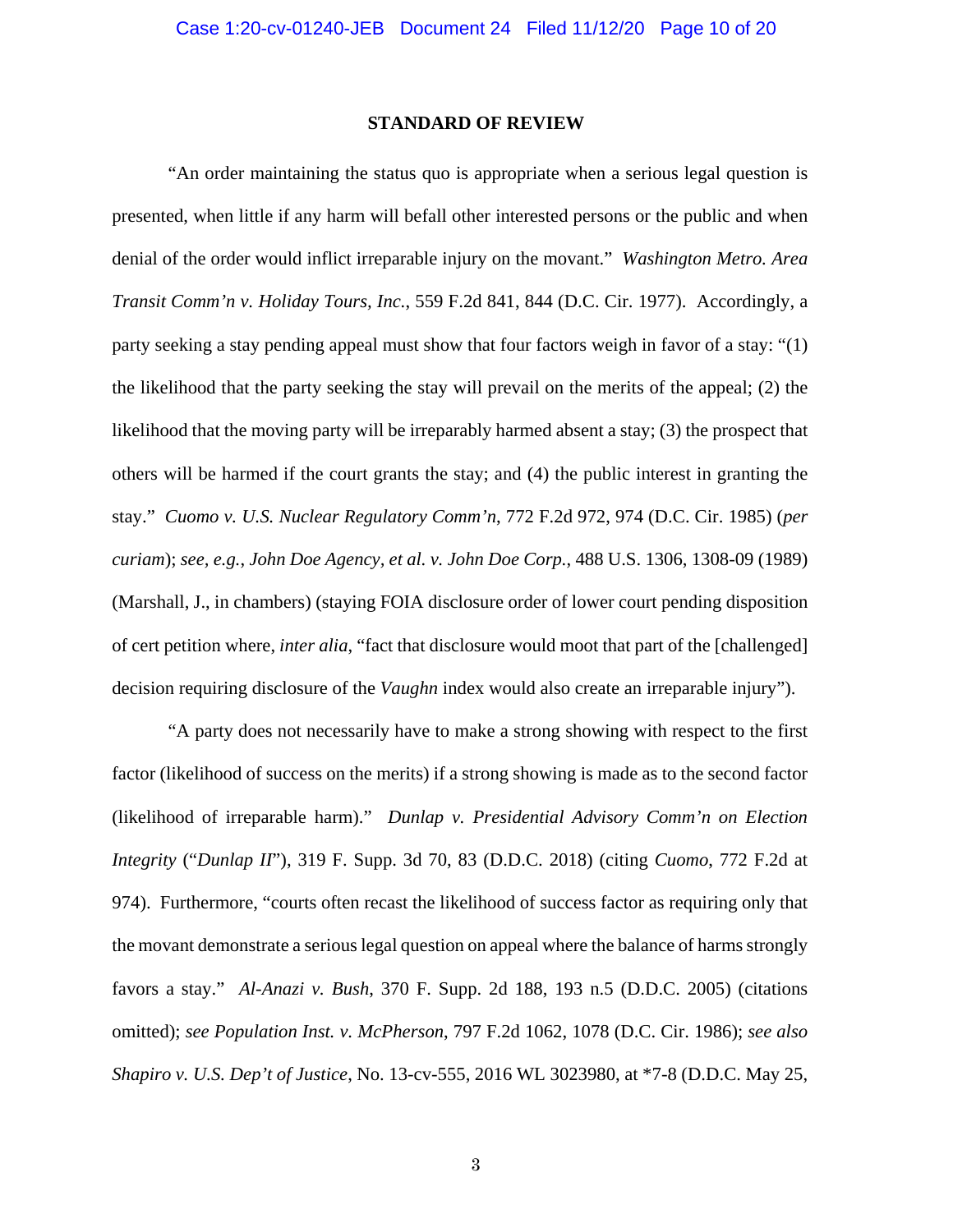2016).

#### **ARGUMENT**

#### **I. SBA will be Irreparably Harmed Absent a Stay**

The requested stay, which would enable SBA and the Solicitor General to determine whether to appeal, is warranted to prevent irreparable harm to SBA's appellate rights. Where, as here, an order directs an agency to produce documents the agency asserts are legally exempt or privileged against disclosure, compliance with the order "mak[es] the issue . . . effectively moot." *In re Sealed Case (Medical Records)*, 381 F.3d 1205, 1210 (D.C. Cir. 2004) (Garland, J.) (quoting *United States v. Philip Morris Inc.*, 314 F.3d 612, 619 (D.C. Cir. 2003)). That is because compliance "let[s] the cat out of the bag, without any effective way of recapturing it if the district court's directive [is] ultimately found to be erroneous." *Judicial Watch, Inc. v. Dep't of Justice*, 432 F.3d 366, 369 (D.C. Cir. 2005) (quoting *Irons v. FBI*, 811 F.2d 681, 683 (1st Cir. 1987)). The government's right to appeal from this Court's November 5 Order thus "will become moot" once SBA "surrender[s]" the PPP and EIDL information over which SBA has asserted exemptions from disclosure under FOIA, because the ordered release will cause "confidentiality [to] be lost for all time[,]" thereby "utterly destroy[ing] the status quo[.]" *Providence Journal Co. v. FBI*, 595 F.2d 889, 890 (1st Cir. 1979). The resulting harm to SBA will be "irreparabl[e]." *Id*.

For that reason, "[p]articularly in the FOIA context, courts have routinely issued stays where the release of documents would moot a defendant's right to appeal." *People for the Am. Way Found. v. U.S. Dep't of Educ.*, 518 F. Supp. 2d 174, 177 (D.D.C. 2007) (citing *John Doe Agency*, 488 U.S. at 1308-09); *see also Ctr. for Int'l Envt'l Law v. Office of U.S. Trade Rep.*, 240 F. Supp. 2d 21, 23 (D.D.C. 2003); *Ctr. for Nat'l Sec. Studies v. U.S. Dep't of Justice*, 217 F. Supp. 2d 58, 58 (D.D.C. 2002).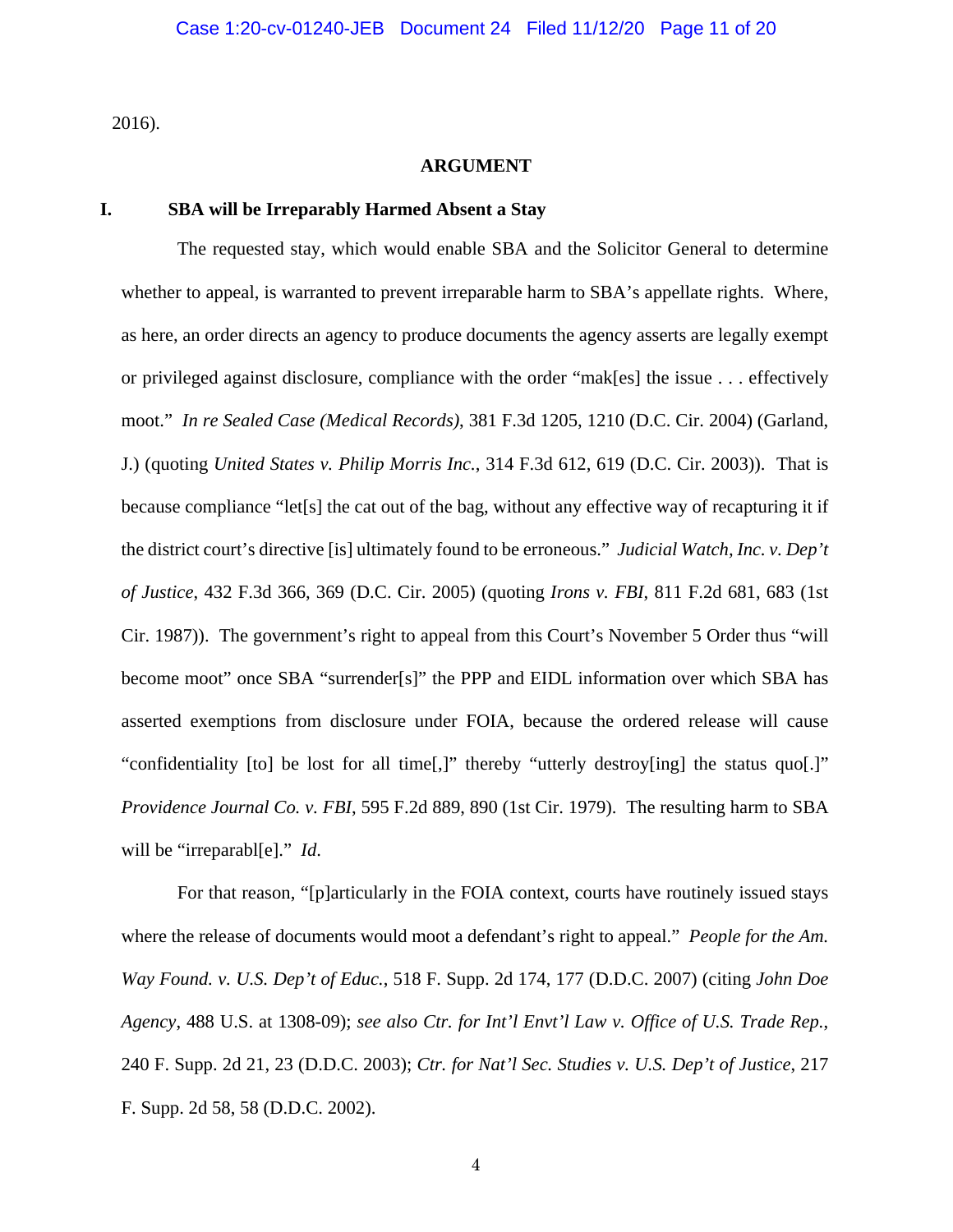#### Case 1:20-cv-01240-JEB Document 24 Filed 11/12/20 Page 12 of 20

Importantly, the irreparable harm that would result from compelled release of the information withheld here would not only harm SBA, but it would also harm the many individuals and businesses whose loans are at issue. Borrowers are already suffering from the dramatic decrease in economic activity the pandemic inflicted. It would contradict the purposes of the CARES Act to subject them to further risk—in particular, the risk of competitors and other interested parties inferring payroll information from loan amounts and attributing that information to particular businesses, and using that information to the disadvantage of borrowers. *See* Manger Decl. ¶ 105, ECF No. 14-1 (1st Manger Decl.).

#### **II. Plaintiffs Will Not Be Substantially Harmed By a Stay.**

Furthermore, a stay is appropriate because the "issuance of the stay will not cause substantial harm to other parties[.]" *Comm. On the Judiciary U.S. House of Reps. v. Miers*, 575 F. Supp. 2d 201, 203 (D.D.C. 2008) (quoting *Philip Morris, Inc.*, 314 F.3d at 617). Here, the "granting of a stay" would "be detrimental" to Plaintiffs "only to the extent that it postpones the moment of disclosure assuming [they] prevail[] by whatever period of time may be required for [the D.C. Circuit] to hear and decide [any] appeal[]." *See Providence Journal*, 595 F.2d at 890.

Such a postponement would not result in significant harm to the Plaintiffs here. The PPP closed to new applications on August 8, 2020, and Plaintiffs have already received extensive descriptions and data about the PPP and EIDL loans and assistance. Indeed, numerous news organizations, including Plaintiffs, have already published articles about SBA's lending activities under the CARES Act. Because the PPP loans have already been made and new applications are not being considered, many of the records are mainly of historical interest, and that interest can be vindicated at the end of any appeal. *Cf. Comm. on the Judiciary*, 575 F. Supp. 2d at 208 (current Congress would suffer "substantial harm" if it were denied information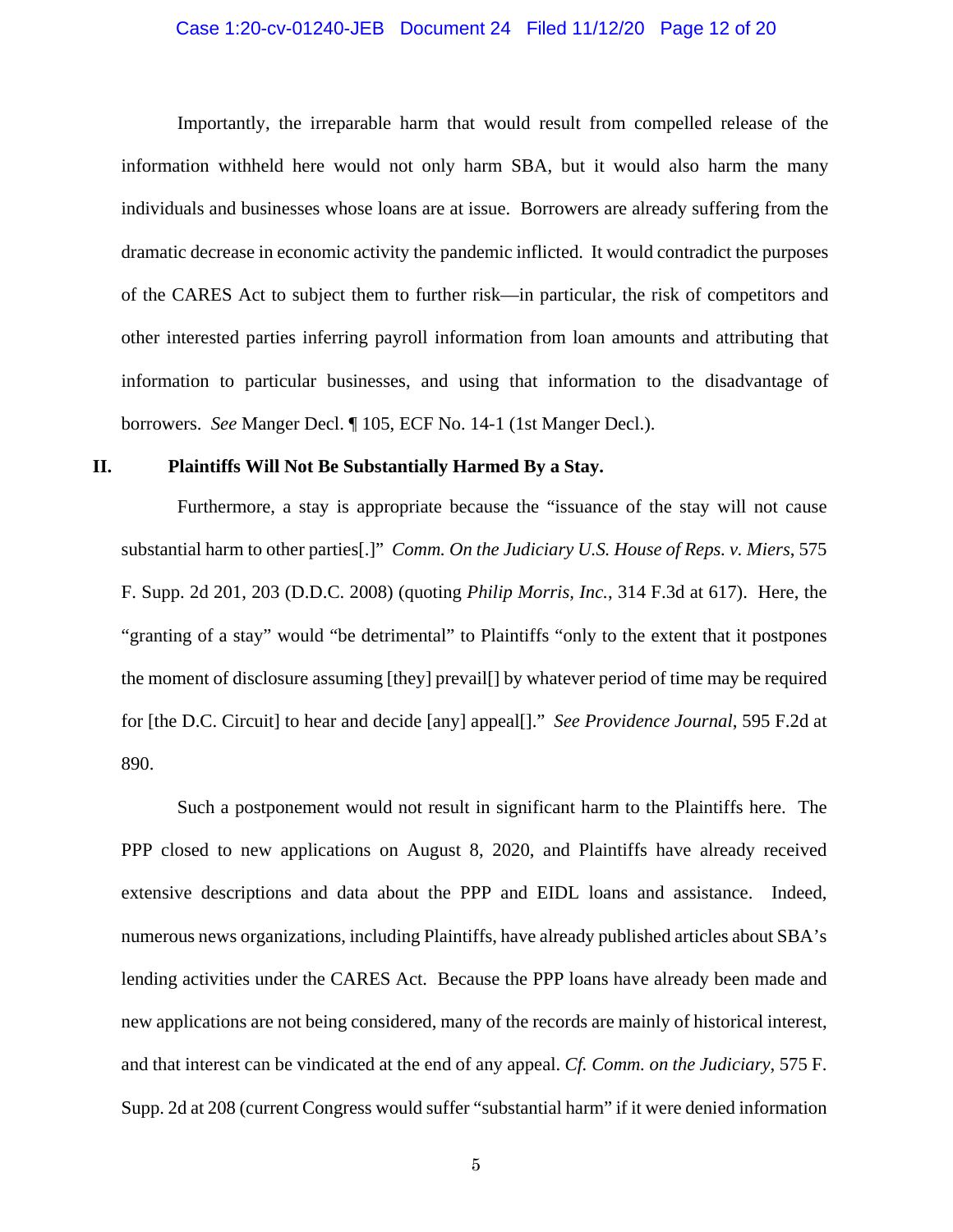prior to its expiration).

In that regard, although Plaintiffs in Case No. 20-1240 pressed for a truncated summary judgment briefing schedule based on the assertion that the information sought was necessary "*before the November 2020 general election* so that voters will be able to consider the information released when they cast their ballot," (No. 20-1240, ECF No. 10, at 2 (June 29, 2020)), November 2, 2020 has now passed. Postponing release to allow for orderly D.C. Circuit adjudication therefore cannot in any way affect how voters "cast their ballot" in that general election.

### **III. The Public Interest Supports Granting A Limited Stay.**

The public interest also supports granting the requested interim relief. SBA fully acknowledges the importance of the public interest served by adherence to FOIA. Nevertheless, the public interest protected by the FOIA "is that in 'official information that sheds light on an *agency*'s performance of its statutory duties.'" *Quiñón v. FBI*, 86 F.3d 1222, 1231 (D.C. Cir. 1996) (emphasis added) (quoting *Dep't of Justice v. Reporters Comm. for Freedom of the Press*, 489 U.S. 749, 773 (1989)). But until the D.C. Circuit can adjudicate SBA's appeal, it would not serve the public interest to compel disclosure of the information withheld, given that the records contain, *inter alia*, information about *millions* of individuals and businesses that are not parties to this action—the PPP borrowers and recipients of EIDL assistance—and given also that the information released (including names, addresses, and loan amounts) could be exploited to the detriment of those borrowers. *See, e.g.*, 1st Manger Decl. ¶ 109. Those individuals and businesses have privacy and commercial confidentiality interests in the disputed records, which would be best served by allowing for appellate review of whether that information is subject to disclosure under the unusual facts of this action, which arises from the aftermath of the COVID-19 public health emergency. After all, "information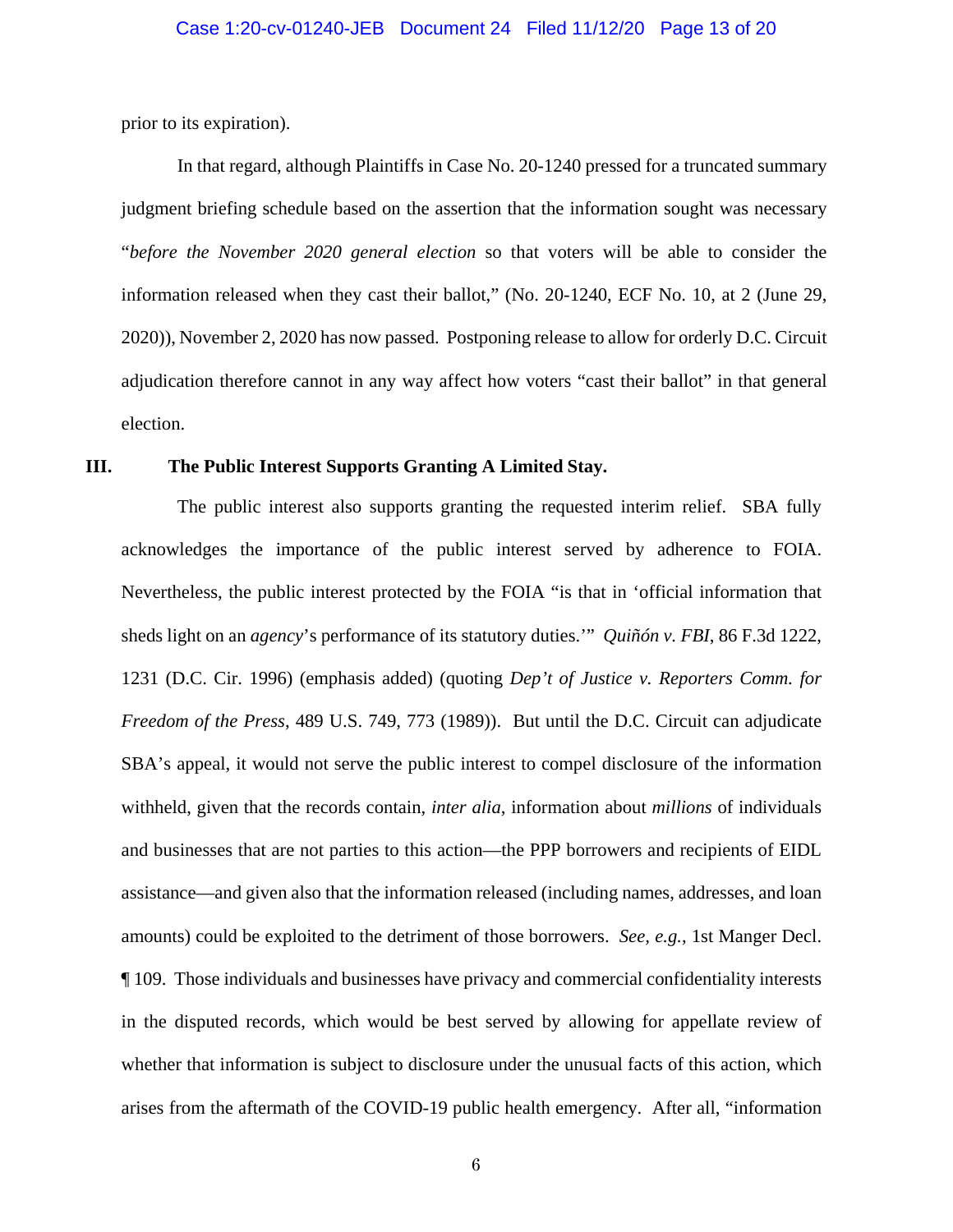#### Case 1:20-cv-01240-JEB Document 24 Filed 11/12/20 Page 14 of 20

about private citizens . . . that reveals little or nothing about an agency's own conduct" does not serve a relevant public interest under FOIA. *Consumers' Checkbook Ctr. For the Study of Servs. v. Dep't of Health & Human Servs.,* 554 F.3d 1046, 1051 (D.C. Cir. 2009) (quoting *Reporters Comm*., 489 U.S. at 773).

#### **IV. SBA Is Likely to Succeed on the Merits of Its Appeal**

Furthermore, if SBA appeals, it is likely to prevail on at least one—if not both—of the merits issues that would arise on appeal from this Court's November 5 Order. A stay is thus warranted in recognition of the significant possibility that the D.C. Circuit might reach a different conclusion on at least one of the "serious legal question[s]" presented here. *Holiday Tours*, 559 F.2d at 844; *see, e.g*., *Shapiro*, 2016 WL 3023980, at \*8 (where, as here, FOIA disclosure order would moot FBI's right to appeal, merits analysis required only "a substantial question for appeal," because "it makes little sense to make the issuance of a stay contingent on the [District] Court's determination that its own ruling was likely wrong").

## **A. SBA's Exemption 4 Contention Presents a Serious Legal Question for Appeal**

The case presents a serious legal question about SBA's invocation of Exemption 4—which protects "commercial or financial information obtained from a person and privileged or confidential[,]" 5 U.S.C. § 552(b)(4)—"to withhold the precise amounts of all PPP loans of \$150,000 or more, as well as the names and addresses of all borrowers of PPP loans of less than that figure." Memorandum Opinion, ECF No. 23, at 11 (Nov. 5, 2020) ("Mem. Op.").

SBA's declarations invoked Exemption 4 by showing "that the information withheld logically falls within the claimed exemption[.]" *Light v. Dep't of Justice*, 968 F. Supp. 2d 11, 22 (D.D.C. 2013) (quoting *Military Audit Project v. Casey*, 656 F.2d 724, 738 (D.C. Cir. 1981)). That is, SBA's "justification for invoking a FOIA exemption" was "sufficient" by "appear[ing] 'logical'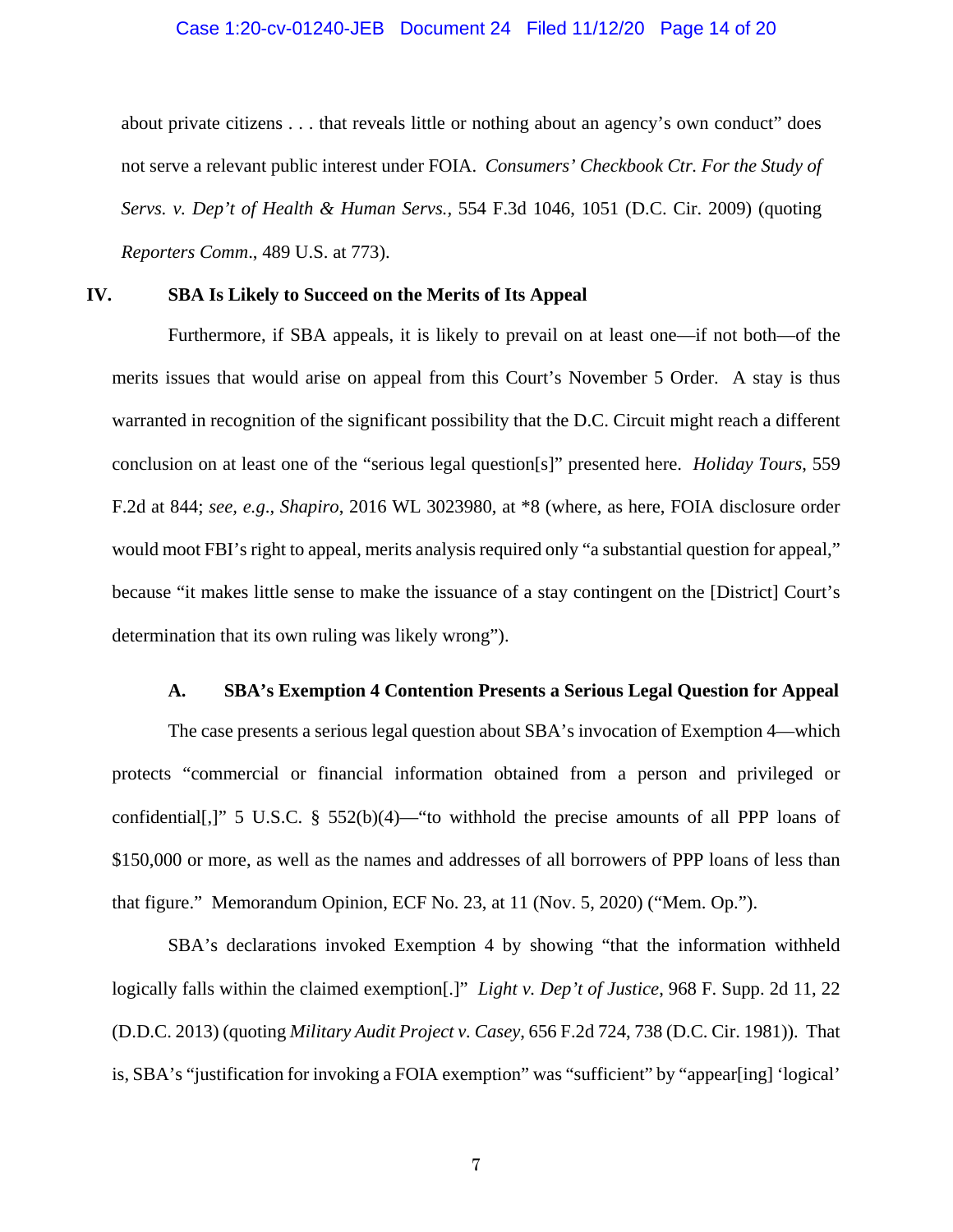#### Case 1:20-cv-01240-JEB Document 24 Filed 11/12/20 Page 15 of 20

or 'plausible.'" *Wolf v. CIA*, 473 F.3d 370, 374-75 (D.C. Cir. 2007). Following a "well established" pathway, the agency met its evidentiary burden through the declarations of William Manger, Chief of Staff in the Office of the Administrator and the Associate Administrator for the Office of Capital Access at SBA, who explained the agency's "grouping" of the records into "*categories* and offering *generic* reasons for withholding the documents in each category." *Maydak v. U.S. Dep't of Justice*, 218 F.3d 760, 763, 765 (D.C. Cir. 2000) (emphasis added). The agency's approach was also consistent with Supreme Court precedent adopting an objective test, albeit in the slightly different context—asking whether "an implied assurance of confidentiality fairly can be inferred[,]" based on "*generic* circumstances" surrounding the communication between an informant (in a criminal case) and the government that would "*characteristically* support an inference of confidentiality[.]" *U.S. Dep't of Justice v. Landano*, 508 U.S. 165, 173, 177, 179 (1993) (emphasis added).

As SBA explained through its unrebutted declarations, under its longstanding policy reflected in its Standard Operating Procedure, borrower payroll information is confidential and generally exempt from disclosure. Viewed in context, SBA explained, it did not intend to disclose PPP loan amounts and borrower names: The PPP application form language substantially derived from the pre-existing Section 7(a) program application—listing "names of borrowers" and loan amount as information that would be "automatically released"—did not override the SBA's longstanding policy against disclosure of payroll data. Indeed, by referring to items applicable only to 7(a) loans and not to PPP loans—such as collateral, which is not required for a PPP loan, and general loan terms and maturity, which are set by the CARES Act—the text of the form itself undermines the suggestion that the disclosure set aside the SBA's commitment to protecting the confidentiality of payroll information. *See* 2d Manger Decl., ECF No. 20-2 ¶¶ 13-18; 1st Manger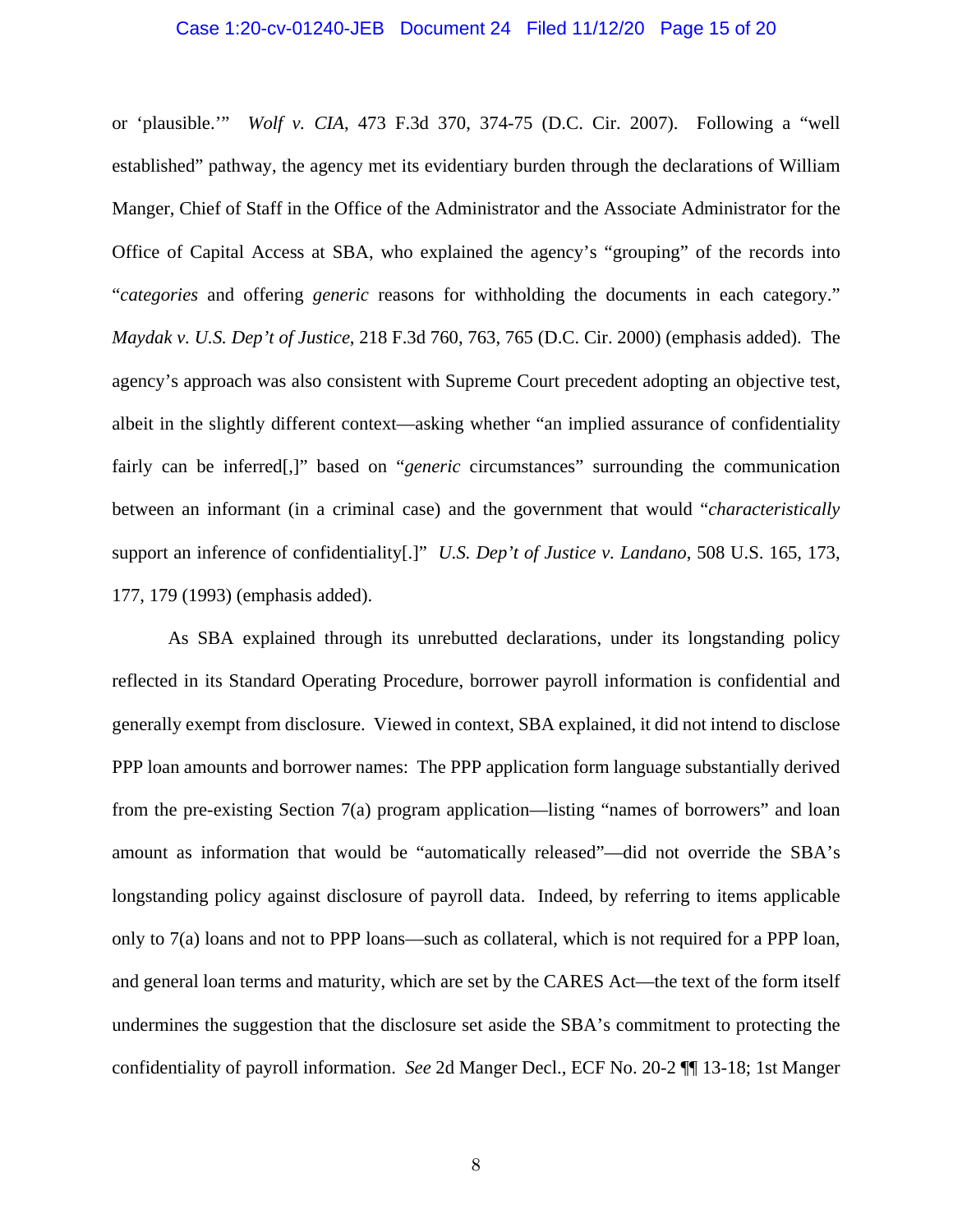#### Case 1:20-cv-01240-JEB Document 24 Filed 11/12/20 Page 16 of 20

Decl.  $\P$  94-105. Although this Court reached a contrary conclusion about the "natural reading" of the application form (Mem. Op. 20, 23-27), whether the SBA's unrebutted declarations met its burden as a matter of law is at least a serious question that SBA should be permitted to present to the D.C. Circuit on appeal.

Moreover, although the Manger declaration explained the analytical connection between the PPP loan amount and a borrower's average monthly payroll, the Court faulted that rationale based on its perception that SBA's assumptions—"1) that a [PPP] borrower took out a loan for the maximum amount allowed; and 2) that a PPP borrower would pay few if any of its employees more than \$100,000"—were not "*necessarily* true for *any* given borrower." Mem. Op. 14-15 (emphasis added) (citation omitted). The Court remarked that there were incentives for certain borrowers to seek a loan amount below the maximum, and that there were some PPP borrowers that did pay employees more than \$100,000 a year (for example, the Court focused on certain large law firms). Mem. Op. 15-19. In rejecting SBA's rationale on that ground, the Court essentially demanded that the agency justify its Exemption 4 analysis by examining the specific characteristics of *each* of the several million PPP borrowers whose loans SBA was administering (there were already 4.9 million such loans by July 6, 2020). (This Court did not suggest that *Food Marketing Institute v. Argus Leader Media*, 139 S. Ct. 2356 (2019), the most recent Supreme Court precedent interpreting Exemption 4, required such an approach, and, indeed, the D.C. Circuit has not yet applied *Argus Leader*.)

But SBA was not required to present borrower-specific details to explain the Exemption 4 withholdings for each borrower under *Maydak* and *Landano*, which contemplated agency FOIA exemptions predicated on "generic" analysis applying to large groups of records. Nor would such an approach have been practicable, given the CARES Act's imperative to SBA to act swiftly in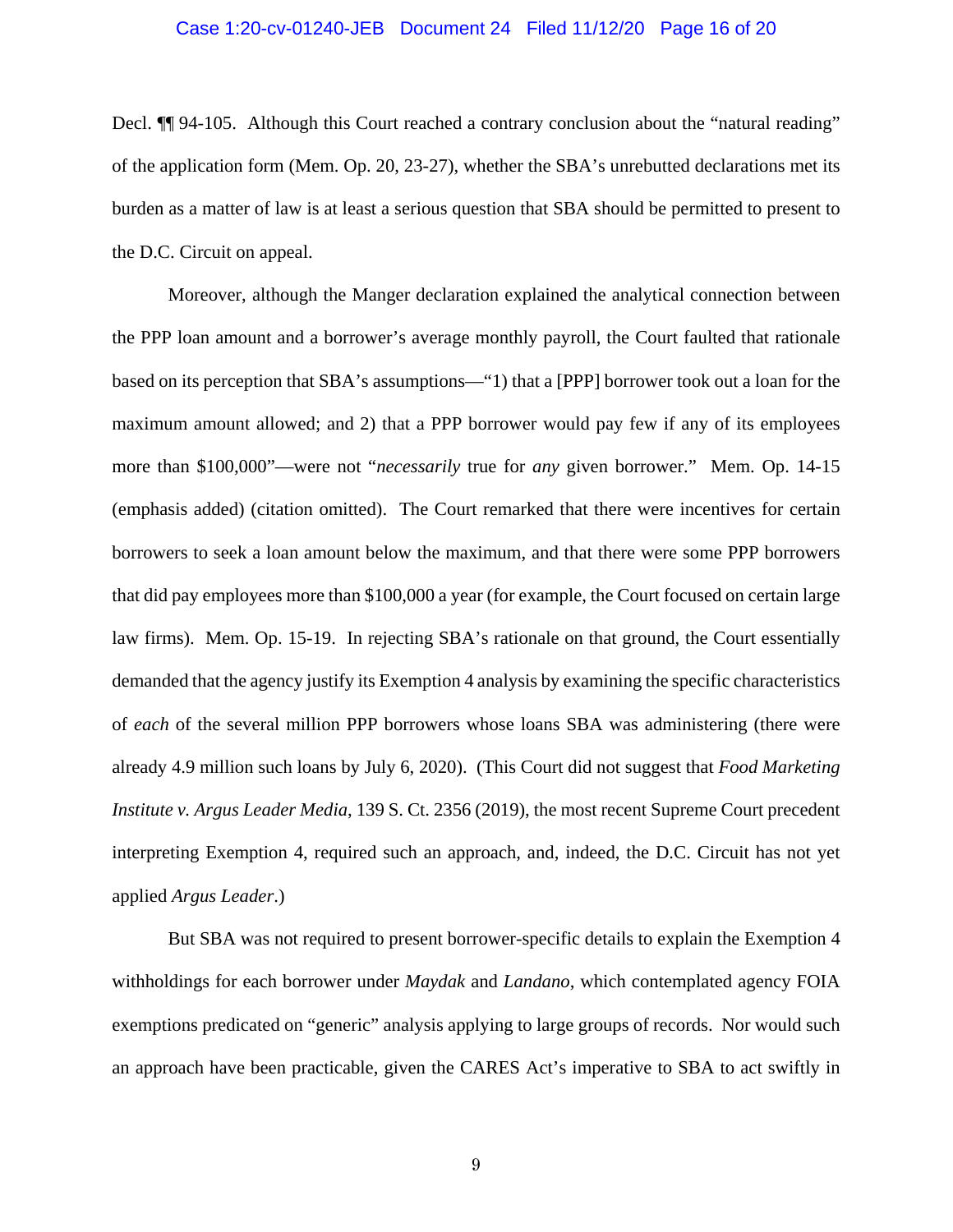#### Case 1:20-cv-01240-JEB Document 24 Filed 11/12/20 Page 17 of 20

distributing agency-backed loans to mitigate the current economic conditions arising from the COVID-19 emergency. *See* 1st Manger Decl. ¶ 15. In light of the need to proceed expeditiously, it would have taken too long for SBA to require borrowers to substantiate their need for confidential treatment of individual data elements in their PPP loan applications, and for SBA itself to make borrower-specific determinations regarding treatment of payroll information as "confidential" or otherwise proprietary. *See* 1st Manger Decl. ¶¶ 13-15, 95, 105.

Applying *Maydak* and *Landano* and accounting for the highly unusual emergency at issue in this case, the D.C. Circuit could reach a conclusion different from this Court's, thus presenting a serious legal question regarding Exemption 4.

#### **B. SBA's Exemption 6 Contention Presents a Serious Legal Question for Appeal**

This case also presents a serious legal question about SBA's invocation of Exemption 6 which protects certain "files the disclosure of which would constitute a clearly unwarranted invasion of personal privacy[,]" 5 U.S.C. § 552(b)(6)—"to withhold the names and addresses of borrowers of PPP loans of less than \$150,000, as well as names and addresses of sole proprietorships and independent contractors that received EIDL loans of any amount." Mem. Op. 21.

Exemption 6 requires the court to decide "whether 'disclosure would compromise a substantial, as opposed to a *de minimis*, privacy interest[,]'" and, "[i]f a substantial privacy interest is at stake, then . . . balance the privacy interest in non-disclosure against the public interest." *Consumers' Checkbook Ctr.*, 554 F.3d at 1050 (quoting *Nat'l Ass'n of Retired Fed. Emps. v. Horner*, 879 F.2d 873, 874 (D.C. Cir. 1989)). The Manger declaration explained SBA's rationale for concluding that the substantial privacy interest against freewheeling disclosure of financial information tied to names and addresses outweighed the interest in additional public disclosure about the PPP and EIDL program administration (factoring in statistical information about the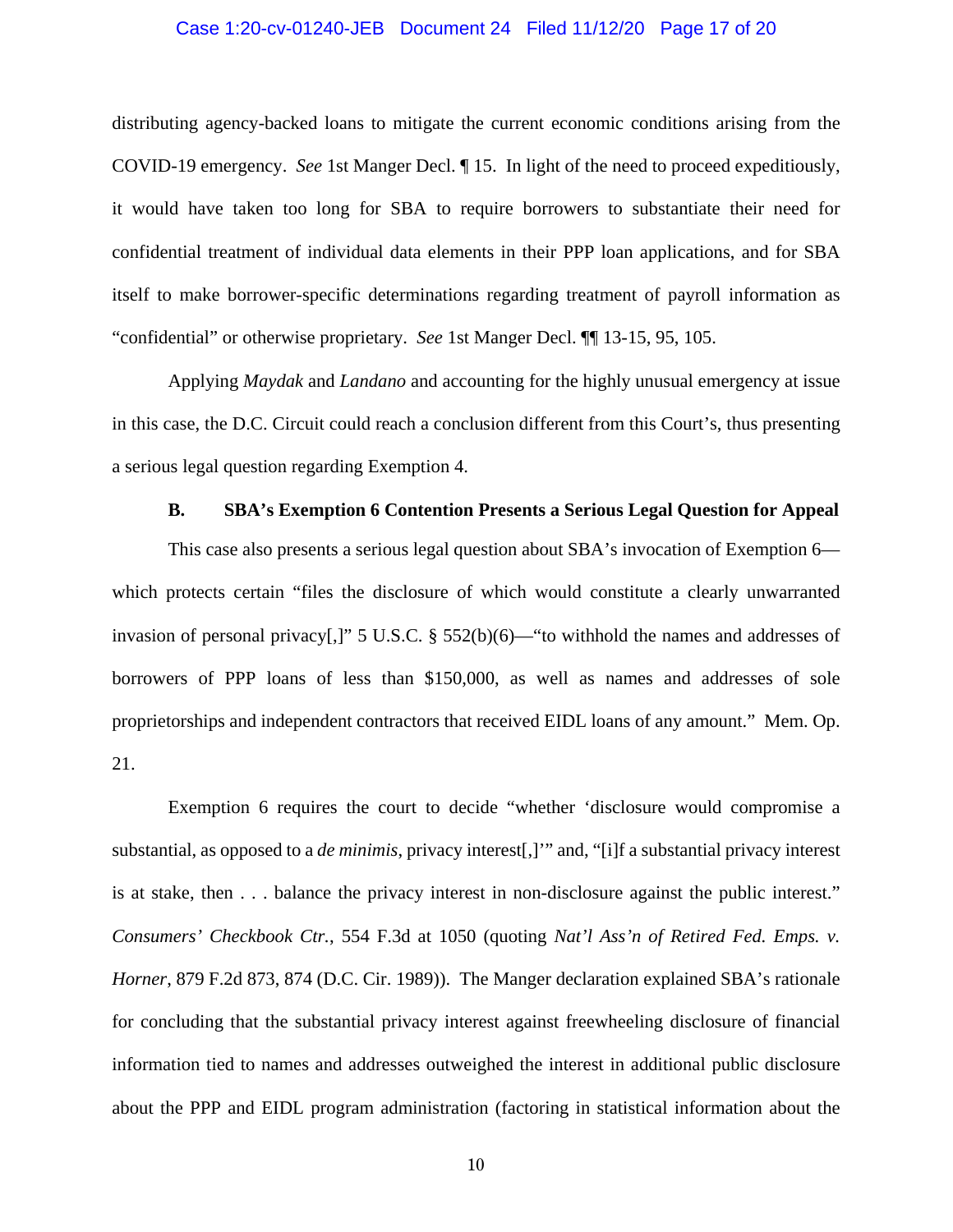#### Case 1:20-cv-01240-JEB Document 24 Filed 11/12/20 Page 18 of 20

programs SBA had already released). *See* 1st Manger Decl. ¶¶ 106-113. This Court nevertheless rejected that rationale, based on its perceptions that the privacy interest was diminished by certain phrases in SBA's borrower application forms, and that the existence of governmental inquiries into PPP and EIDL administration separate from this case counted in favor of disclosure of the private information in this case. Mem. Op. 22-40.

But the validity of the balance drawn by this Court is a substantial question for appeal, because the D.C. Circuit could reach a different conclusion about the significance of the privacy interest (including the effect, if any, of the language of agency forms, viewed in light of the protections for confidential information set forth in SBA's longstanding Standard Operating Procedures), and about the balance between that interest and the opposing interest in disclosure. As to the substantiality of the privacy interest: In *Consumers' Checkbook Center*, the D.C. Circuit noted that it had "consistently held that an individual has a substantial privacy interest under FOIA in his financial information, including income[,]" and remarked that "requested information need not reveal completely an individual's personal finances to implicate substantial privacy concerns." 554 F.3d at 1050-51. Whether phrasing in agency forms of disputed significance can undercut such a substantial privacy interest is an issue awaiting authoritative decision from the D.C. Circuit.

And, as to the interest in public disclosure: Although this Court relied (Mem. Op. 32-35) on inquiries regarding fraud or other misconduct by recipients of CARES Act relief by federal prosecutors and other government officials, this Court's characterization of those inquiries as a factor supporting additional disclosure *under FOIA*, the D.C. Circuit could disagree. Rather, as in *Consumers' Checkbook Center*, it could hold that the criminal prosecutions and other investigations are '"alternative source[s] of information available that could serve the public interest in disclosure" and that therefore "diminish [the] public interest value of disclosure" to the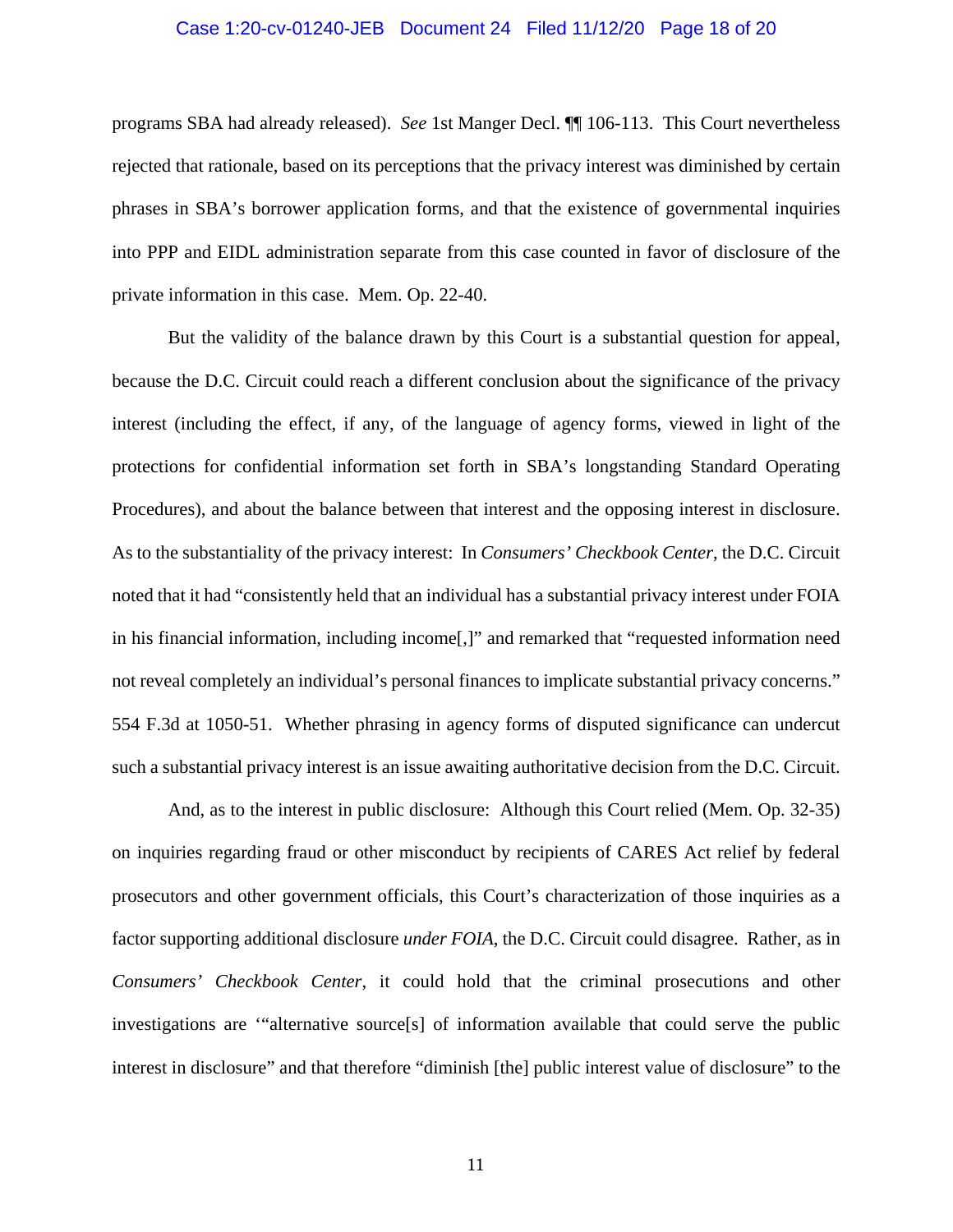#### Case 1:20-cv-01240-JEB Document 24 Filed 11/12/20 Page 19 of 20

instant FOIA requesters. *See* 554 F.3d at 1053 (quoting *U.S. Dep't of Def. Dep't of Military Affairs v. FLRA*, 964 F.2d 26, 29-30 (D.C. Cir. 1992)). Indeed, given that prosecutions into fraud or misconduct involving improperly obtained PPP or EIDL assistance concern unlawful conduct by borrowers, it is (at a minimum) less than clear that those prosecutions imply that *SBA* "was engaged in illegal activity[,]" such that the Exemption 6 balance weighs against the agency. *Cf.* 554 F.3d at 1054 n.5 (Exemption 6 requires "more than unsupported allegations that *an agency* is not doing its job") (emphasis added).

As to Exemption 6, therefore, the D.C. Circuit could reach a conclusion different from this Court's, thus presenting a separate, serious legal question.

#### **CONCLUSION**

For the foregoing reasons, SBA's motion for a stay should be granted, and this Court's Order of November 5, 2020 should be stayed until December 7, 2020, or, if SBA files a notice of appeal by that date, pending appeal. Moreover, the Court should enter an immediate administrative stay extending through this Court's ruling on the instant motion to stay and, should this Court deny the motion, further extending through the D.C. Circuit's ruling on a motion for stay pending appeal filed in that Court.